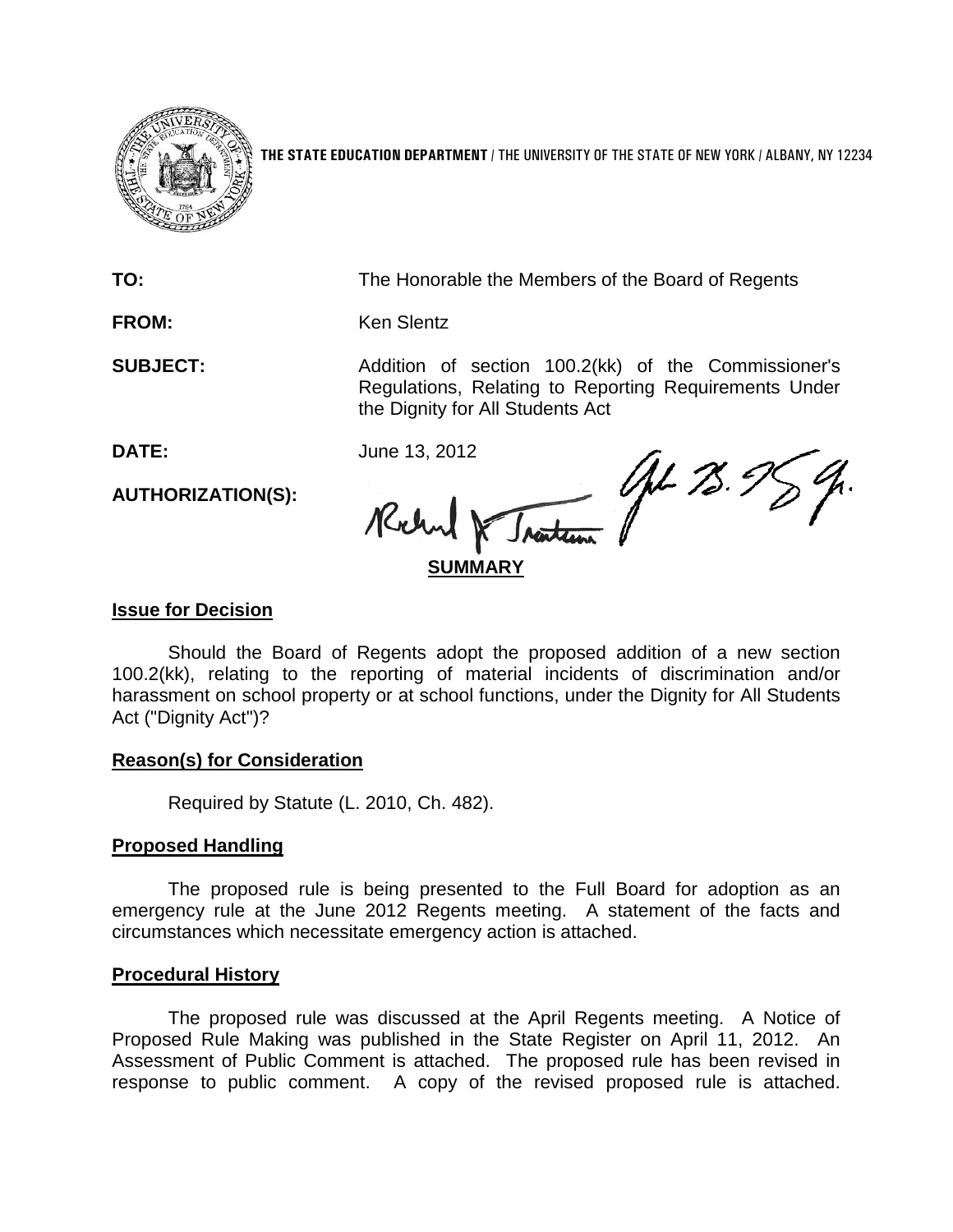Supporting materials are available upon request from the Secretary to the Board of Regents.

# **Background Information**

Chapter 482 of the Laws of 2010 added a new Article 2 to the Education Law (Ed.L. §§10 through 18), relating to the Dignity for All Students Act. The statute's provisions take effect on July 1, 2012.

The proposed rule is necessary to implement provisions of the Dignity Act, by establishing standards for the reporting of material incidents of discrimination and/or harassment including, but not limited to, threats, intimidation or abuse based on a person's actual or perceived race, color, weight, national origin, ethnic group, religion, religious practice, disability, sexual orientation, gender or sex.

For the 2012-2013 school year and for each succeeding school year thereafter, Education Law §15 requires the Commissioner to establish a procedure for submission of an annual report of material incidents of discrimination and/or harassment that occurred in such school year by each school district, board of cooperative educational services (BOCES) and charter school.

Proposed §100.2(kk) of the Commissioner's regulations would require that each school district, BOCES or charter school include in its annual report all material incidents of discrimination and/or harassment that:

- are the result of the investigation of a written or oral complaint made to the school principal or other school administrator responsible for school discipline, or to any other school employee; or
- are otherwise directly observed by such principal or administrator, or by any other school employee regardless of whether a complaint is made.

The report would be required to include information describing the specific nature of the incident, including, but not limited to:

- 1. the type(s) of bias involved (actual or perceived race, color, weight, national origin, ethnic group, religion, religious practice, disability, sexual orientation, gender, sex or other) – where multiple types of bias are involved, they must all be reported;
- 2. whether the incident resulted from student and/or employee conduct;
- 3. whether the incident involved physical contact and/or verbal threats, intimidation or abuse; and
- 4. the location where the incident occurred (on school property or at a school function).

The regulation would require each school district, BOCES and charter school to annually submit its report on material incidents of discrimination and/or harassment, in a manner prescribed by the Commissioner, on or before the basic educational data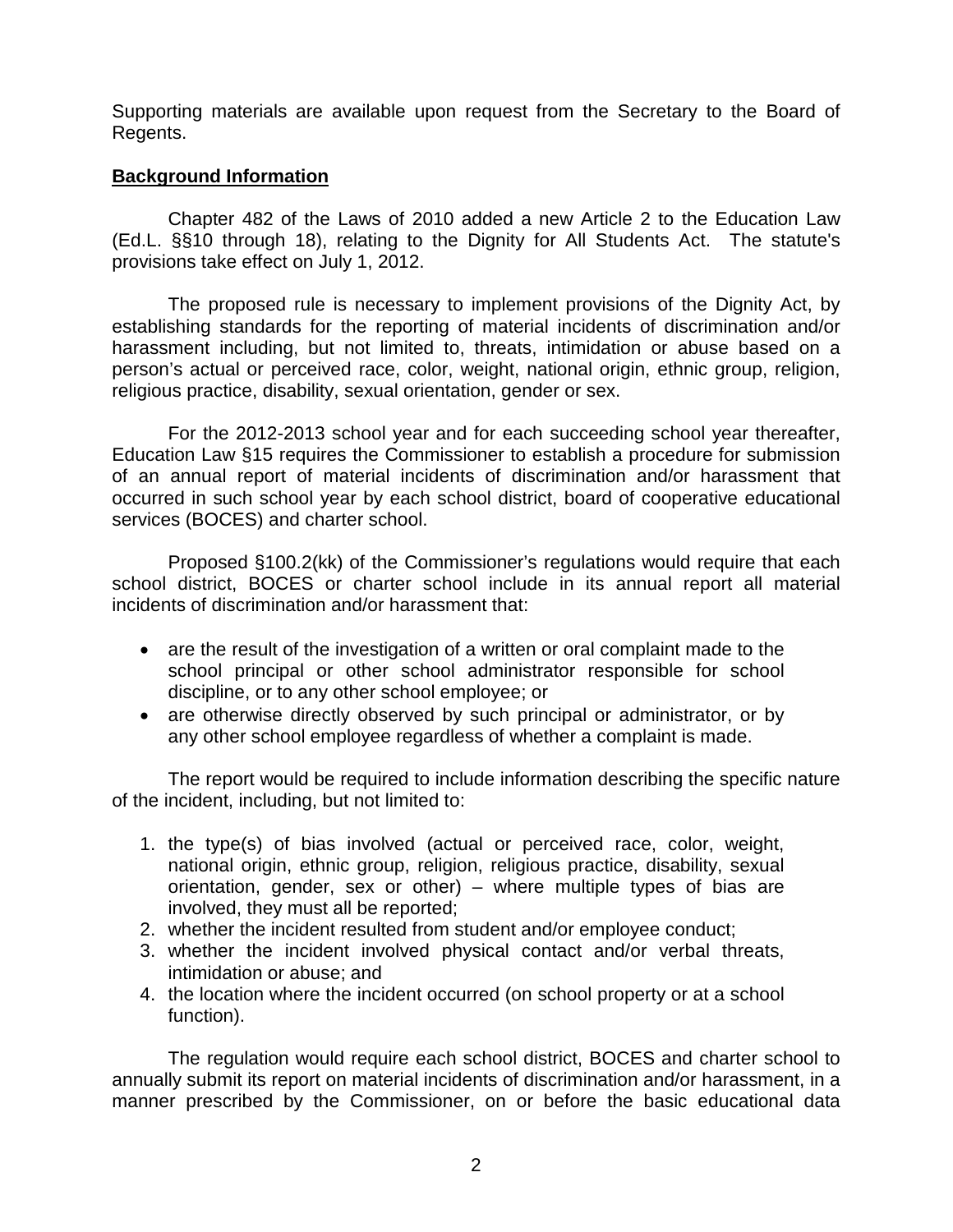system (BEDS) reporting deadline or such other date as determined by the Commissioner.

Proposed §100.2(kk) would also repeat the statutory language from Education Law §16 prohibiting retaliatory action against persons who report incidents of discrimination and/or harassment and providing them with immunity from civil liability. It is important that there be absolute clarity that persons may report such incidents without fear of liability or retaliatory action.

The proposed rule has been revised in response to public comment. The definition section in 100.2(kk)(1) has been revised to clarify that the definition of "employee" includes charter school employees, to add a definition of "discrimination", and to otherwise ensure consistency with the definitions in proposed section 100.2(jj) relating to Dignity Act training requirements. Certain technical changes have also been made to ensure consistency in the terminology used in the proposed rule.

Pursuant to the State Administrative Procedure Act, the revised proposed rule cannot be adopted as a permanent rule until after its publication in the State Register and expiration of a 30-day public comment period. However, the Dignity Act will become effective on July 1, 2012. Therefore, an emergency action is necessary to adopt the revised proposed rule so that the Dignity Act reporting requirements may be timely implemented pursuant to the statute's requirements.

## Recommendation

It is recommended that the Board of Regents take the following action:

VOTED: that subdivision (kk) of section 100.2 of the Regulations of the Commissioner of Education be added, as submitted, as an emergency action, effective July 1, 2012, upon a finding by the Board of Regents that such action is necessary for the preservation of the general welfare in order to ensure that the revised proposed rule takes effect on the July 1, 2012 effective date of Chapter 482 of the Laws of 2010 so that, so that the requirements for reporting of material incidents of discrimination and/or harassment will be timely implemented.

## Timetable for Implementation

The statute provides that any rules or regulations necessary for the timely implementation of the Dignity Act shall be promulgated on or before July 1, 2012. If adopted at the June Regents meeting, the emergency rule will take effect on July 1, 2012. It is anticipated that the proposed rule will be presented for adoption as a permanent rule at the September Regents meeting, which is the first meeting scheduled after expiration of the 30-day public comment period for revised rule makings.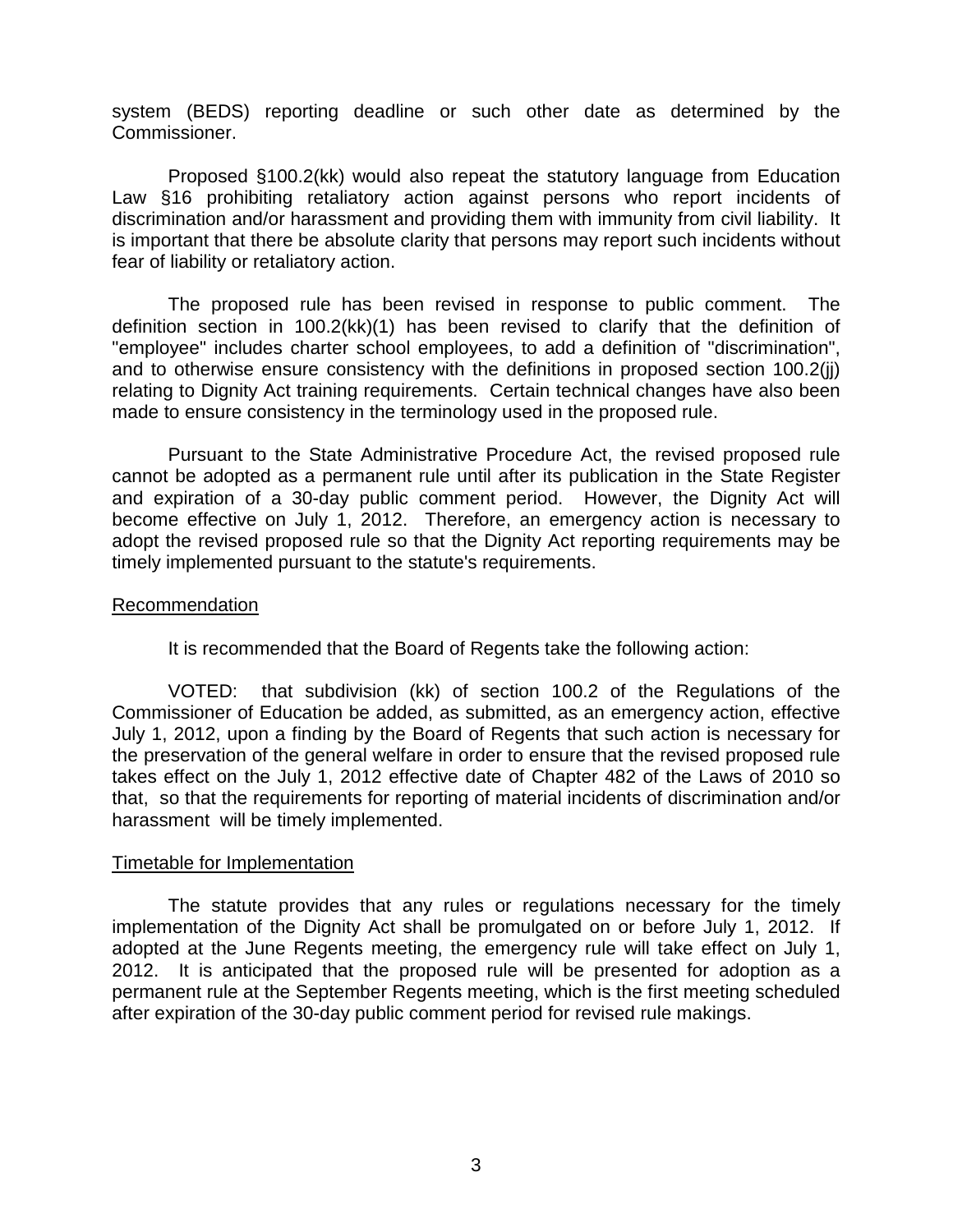## AMENDMENT OF THE REGULATIONS OF THE COMMISSIONER OF EDUCATION

Pursuant to Education Law sections 11, 15, 16, 101, 207, 305 and 2854(1)(b) and Chapter 482 of the Laws of 2010.

Subdivision (kk) of section 100.2 of the Regulations of the Commissioner of Education is added, effective July 1, 2012, as follows:

(kk) Dignity Act reporting requirements.

(1) Definitions. For purposes of this subdivision:

(i) "School property" means in or within any building, structure, athletic playing field, playground, parking lot, or land contained within the real property boundary line of a public elementary or secondary school, including a charter school; or in or on a school bus, as defined in Vehicle and Traffic Law section 142.

(ii) "School function" means a school-sponsored extracurricular event or activity.

(iii) "Disability" means disability as defined in Executive Law section 292(21).

(iv) "Employee" means employee as defined in Education Law section 1125(3), including an employee of a charter school.

(v) "Sexual orientation" means actual or perceived heterosexuality, homosexuality or bisexuality.

(vi) "Gender" means actual or perceived sex and shall include a person's gender identity or expression.

(vii) "Discrimination" means discrimination against any student by a student or students and/or an employee or employees on school property or at a school function including, but not limited to, discrimination based on a person's actual or perceived race, color, weight, national origin, ethnic group, religion, religious practice, disability, sexual orientation, gender or sex.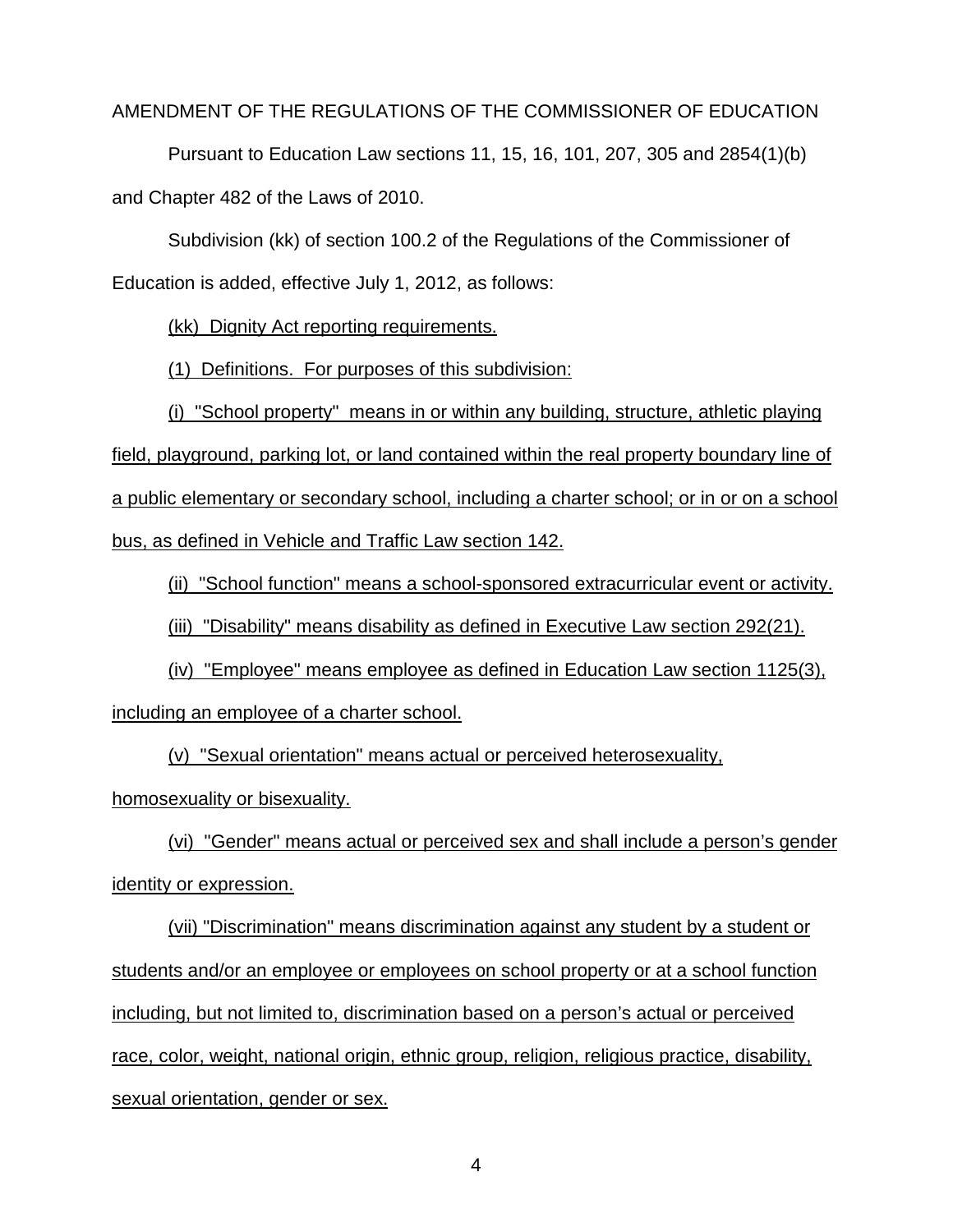(viii) "Harassment" means the creation of a hostile environment by conduct or by verbal threats, intimidation or abuse that has or would have the effect of unreasonably and substantially interfering with a student's educational performance, opportunities or benefits, or mental, emotional or physical well-being; or conduct, verbal threats, intimidation or abuse that reasonably causes or would reasonably be expected to cause a student to fear for his or her physical safety; such conduct, verbal threats, intimidation or abuse includes but is not limited to conduct, verbal threats, intimidation or abuse based on a person's actual or perceived race, color, weight, national origin, ethnic group, religion, religious practice, disability, sexual orientation, gender or sex.

(ix) "Material Incident of Discrimination and/or Harassment" means a single incident or a series of related incidents where a student is subjected to discrimination and/or harassment by a student and/or employee on school property or at a school function that creates a hostile environment by conduct, with or without physical contact and/or by verbal threats, intimidation or abuse, of such severe or pervasive nature that:

(a) has or would have the effect of unreasonably and substantially interfering with a student's educational performance, opportunities or benefits, or mental, emotional and/or physical well-being; or

(b) reasonably causes or would reasonably be expected to cause a student to fear for his or her physical safety.

Such conduct shall include, but is not limited to, threats, intimidation or abuse based on a person's actual or perceived race, color, weight, national origin, ethnic group, religion, religious practice, disability, sexual orientation, gender or sex; provided that nothing in this subdivision shall be construed to prohibit a denial of admission into, or exclusion from, a course of instruction based on a person's gender that would be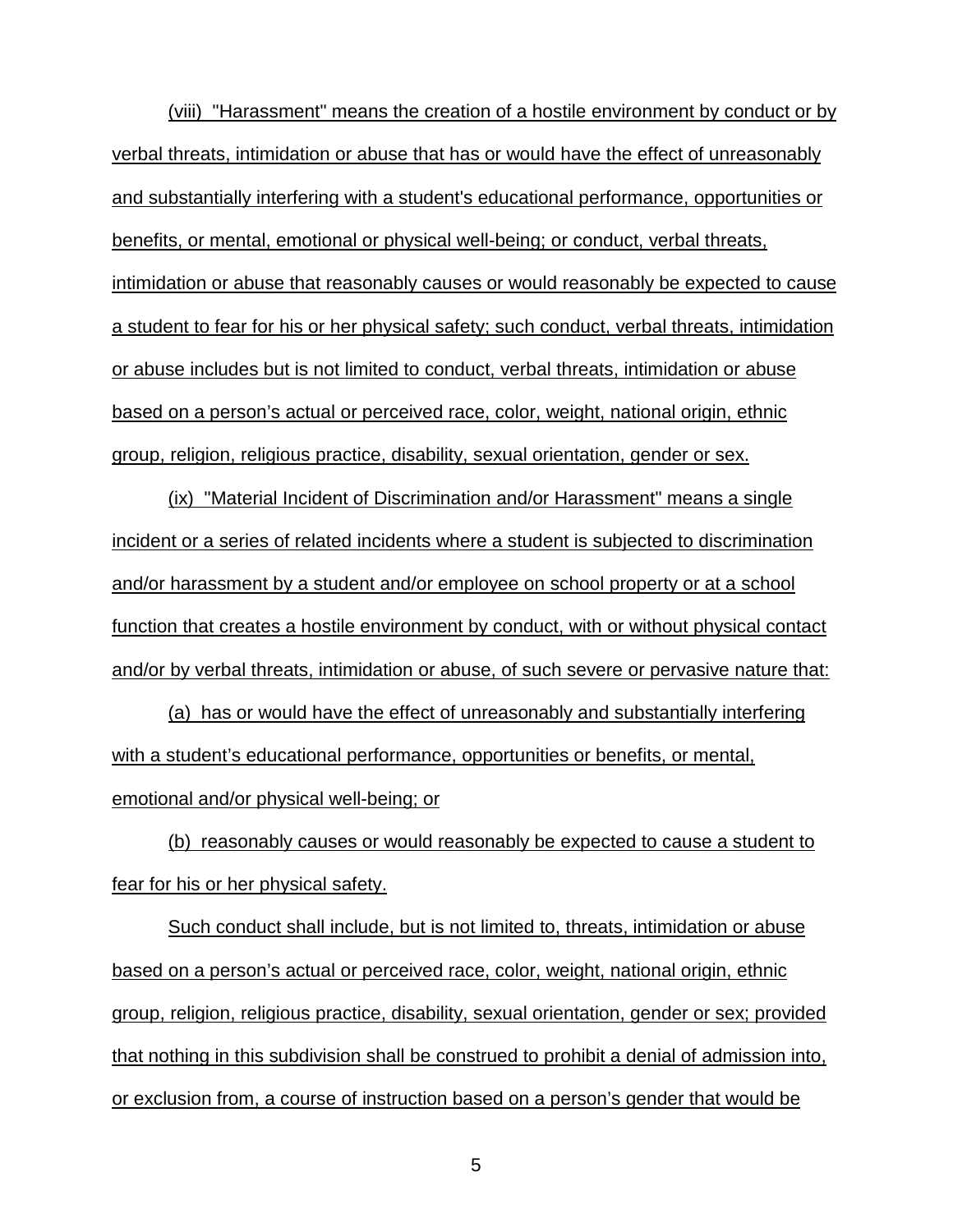permissible under Education Law sections 3201-a or 2854(2)(a) and Title IX of the Education Amendments of 1972 (20 U.S.C. section 1681, et seq.), or to prohibit, as discrimination based on disability, actions that would be permissible under section 504 of the Rehabilitation Act of 1973.

(2) Reporting of incidents.

(i) For the 2012-2013 school year and for each succeeding school year thereafter, each school district, board of cooperative educational services (BOCES) and charter school shall submit to the commissioner an annual report of material incidents of discrimination and/or harassment that occurred in such school year, in accordance with Education Law section 15 and this subdivision. Such report shall be submitted in a manner prescribed by the commissioner, on or before the basic educational data system (BEDS) reporting deadline or such other date as determined by the commissioner.

(ii) For purposes of reporting pursuant to this subdivision, a school district, BOCES or charter school shall include in its annual report all material incidents of discrimination and/or harassment that:

(a) are the result of the investigation of a written or oral complaint made to the school principal or other school administrator responsible for school discipline, or to any other employee; or

(b) are otherwise directly observed by such principal or administrator, or by any other employee regardless of whether a complaint is made.

(iii) Such report shall include information describing the specific nature of the incident, including, but not limited to: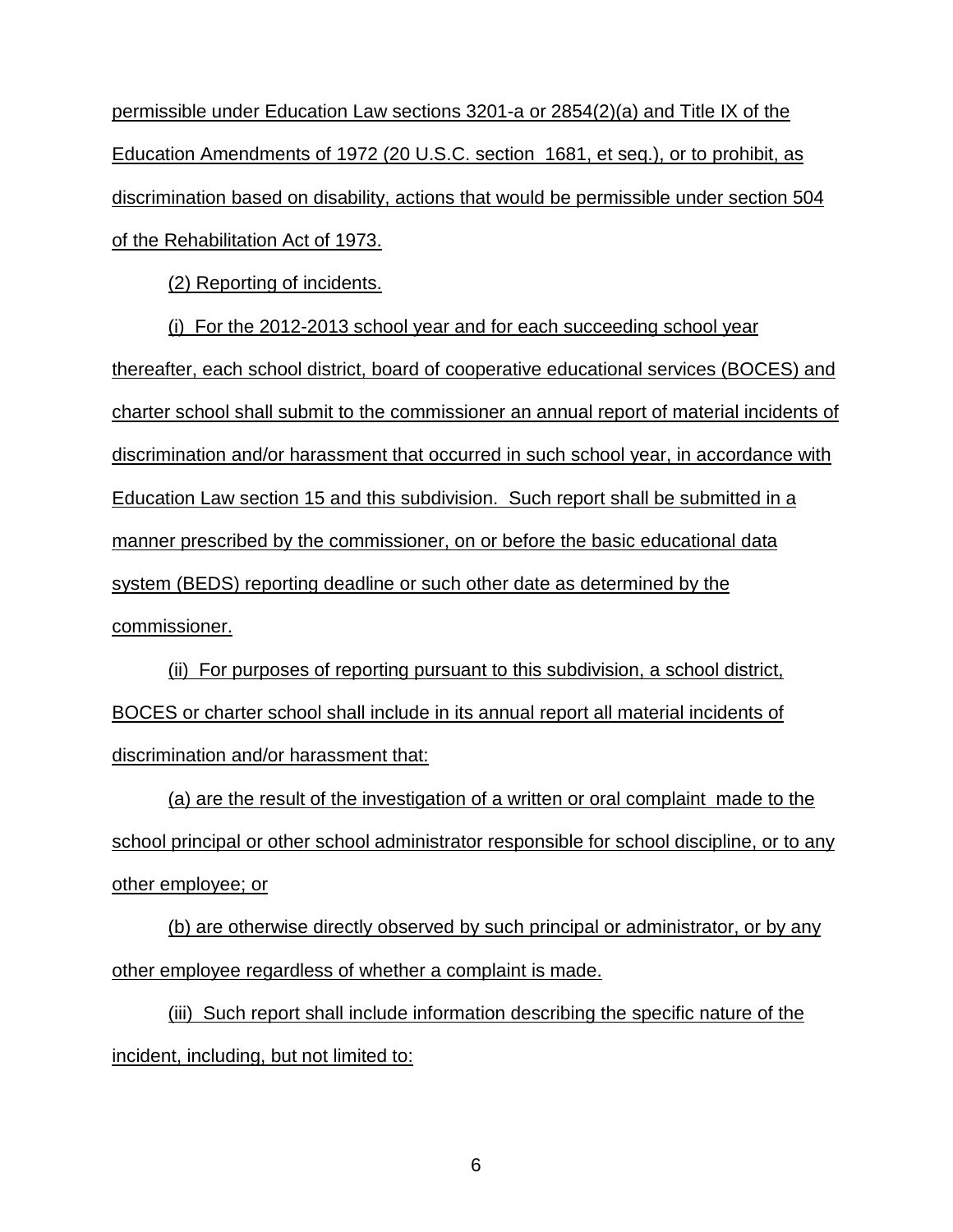(a) the type(s) of bias involved (actual or perceived race, color, weight, national origin, ethnic group, religion, religious practice, disability, sexual orientation, gender, sex, or other). Where multiple types of bias are involved, they shall all be reported;

(b) whether the incident resulted from student and/or employee conduct;

(c) whether the incident involved physical contact and/or verbal threats, intimidation or abuse; and

(d) the location where the incident occurred (on school property or at a school function).

(3) Protection of people who report discrimination and/or harassment.

(i) Pursuant to Education Law section 16, any person having reasonable cause to suspect that a student has been subjected to discrimination and/or harassment by an employee or student, on school grounds or at a school function, who acting reasonably and in good faith, either reports such information to school officials, to the commissioner, or to law enforcement authorities or otherwise initiates, testifies, participates or assists in any formal or informal proceedings under this subdivision, shall have immunity from any civil liability that may arise from the making of such report or from initiating, testifying, participating or assisting in such formal or informal proceedings.

(ii) No school district, BOCES or charter school, or an employee thereof, shall take, request or cause a retaliatory action against any such person who, acting reasonably and in good faith, either makes such a report or initiates, testifies, participates or assists in such formal or informal proceedings.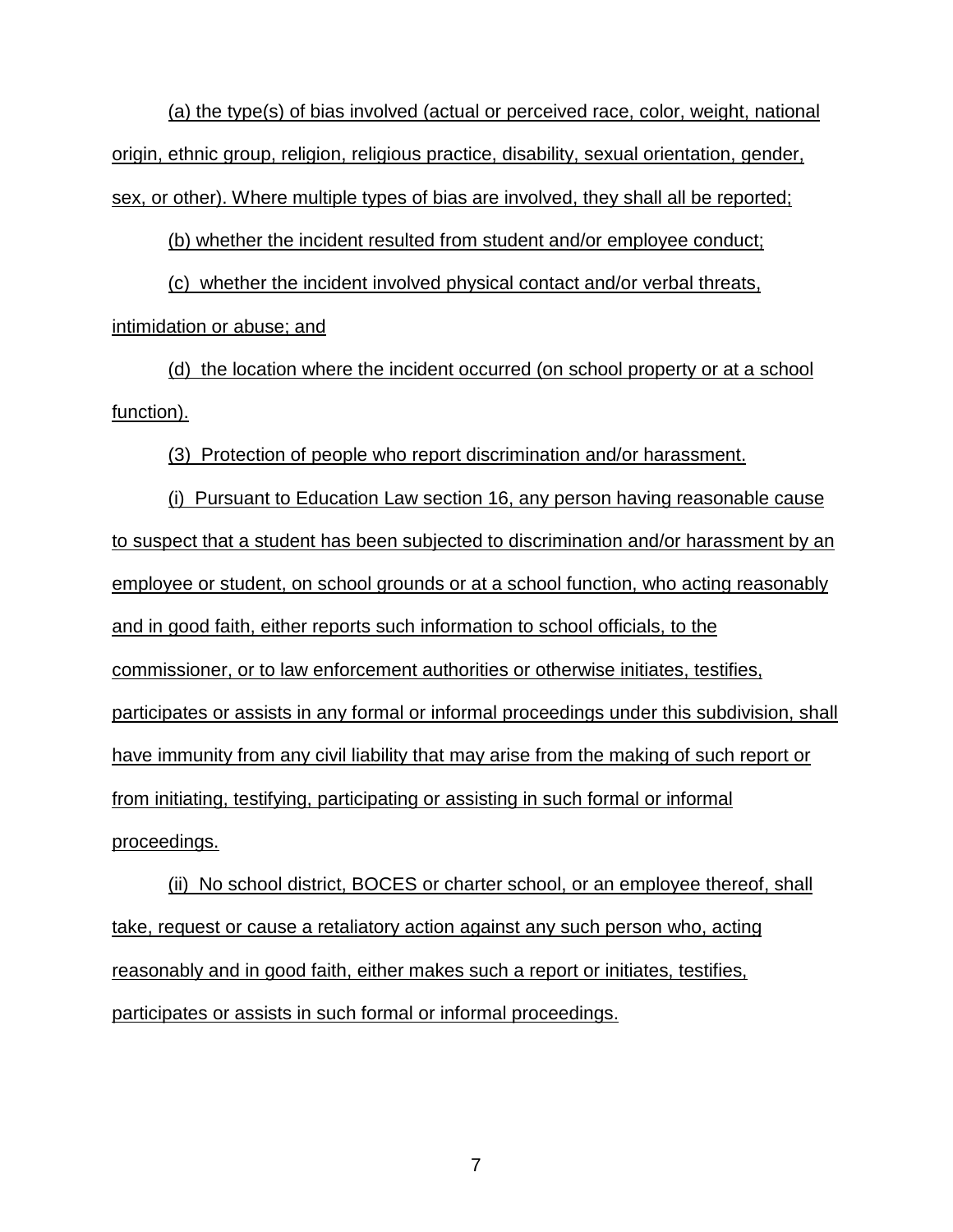PROPOSED ADDITION OF SECTION 100.2(kk) OF THE REGULATIONS OF THE COMMISSIONER OF EDUCATION PURSUANT TO EDUCATION LAW SECTIONS 11, 15, 16, 101, 207, 305 and 2854(1)(b), AND CHAPTER 482 OF THE LAWS OF 2010, RELATING TO THE DIGNITY FOR ALL STUDENTS ACT REPORTING REQUIREMENTS

## ASSESSMENT OF PUBLIC COMMENT

Since publication of a Notice of Proposed Rule Making in the State Register on April 11, 2012, the State Education Department received the following comments.

## 1. COMMENT:

The proposed regulation will allow the Department to collect adequate information regarding incidents of discrimination and harassment. In addition to the regulation, the Department should issue guidance to school districts and develop a reporting mechanism that allows for recording the essential information about each incident of discrimination, including: recording multiple forms of bias; recording multiple acts of harassment within a given incident; reporting whether discrimination and harassment were conducted by a student or employee (or both); and recording the specific location of the incident. The guidance and reporting mechanism should provide schools with the ability to conduct a real time analysis of the collected data, identify patterns, and take proactive steps to address them, tailored to meet the needs of their students.

## DEPARTMENT REPONSE:

The Department will consider all recommendations in its development of the Dignity Act reporting mechanism and supporting guidance regarding its use. The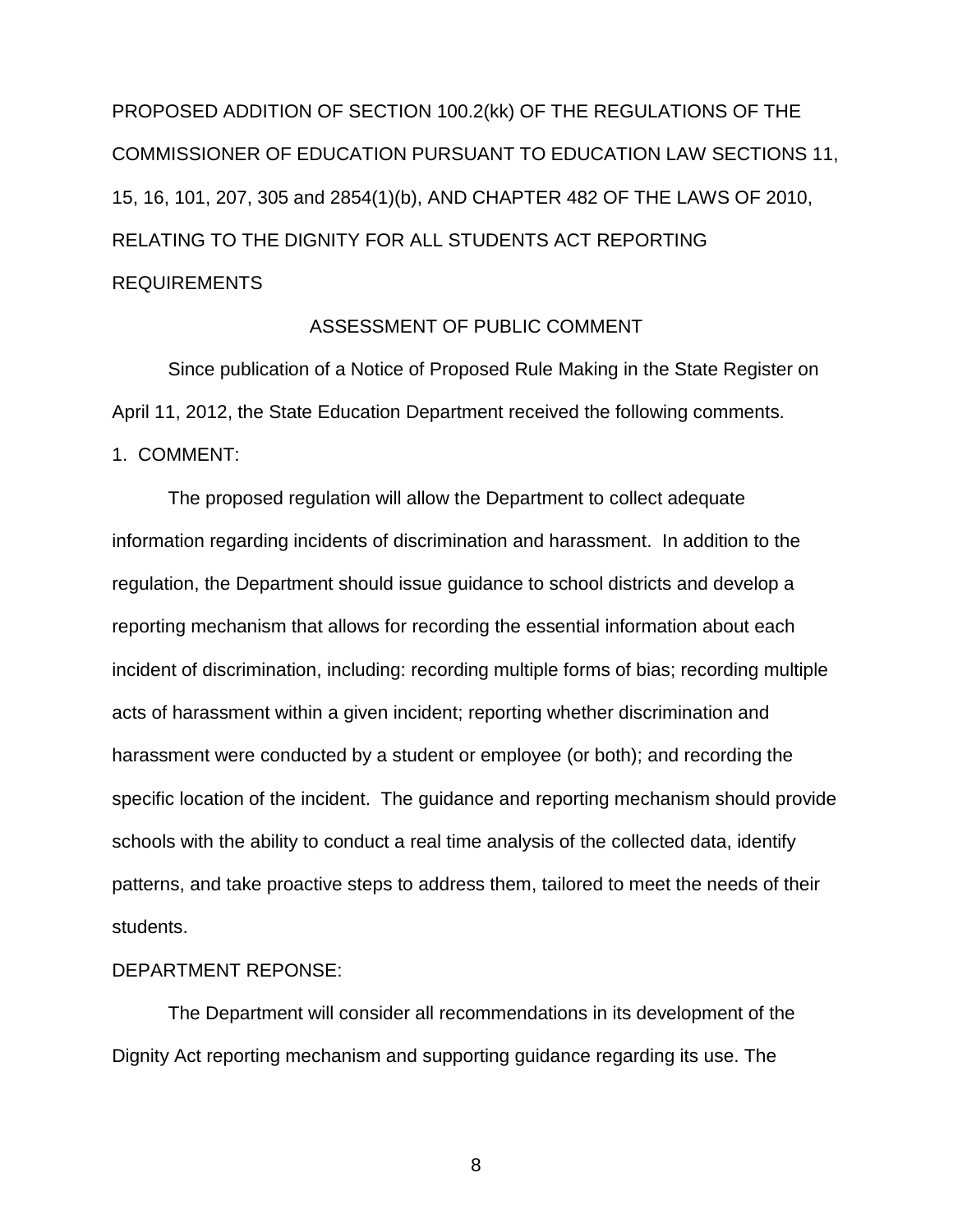Department will continue to solicit stakeholder input in these aspects of Dignity Act implementation.

## 2. COMMENT:

The Department must ensure that the reporting forms and related guidance documents and instructions developed by the Department to implement the regulation will support the legislative goal of a robust reporting system that will allow the Department and schools to review patterns of discrimination and harassment, identify problem areas, and track changes in those patterns over time to help evaluate which programs help reduce discrimination and harassment and which do not. In particular, it is hoped that the system will be able to capture location information that will help schools identify where the majority of bullying takes place and that guidance documents will encourage schools to use the reporting requirements to gather key data about school climate that will help them analyze trouble spots and intervene throughout the school year to improve school climate, and that the system will be able to capture multiple acts of harassment as part of the same incident, without over-reporting the number of incidents or under-reporting the acts.

#### DEPARTMENT REPONSE:

The Department will consider all recommendations in its development of the Dignity Act reporting mechanism and supporting guidance regarding its use. The Department will continue to solicit stakeholder input in these aspects of Dignity Act implementation.

## 3. COMMENT: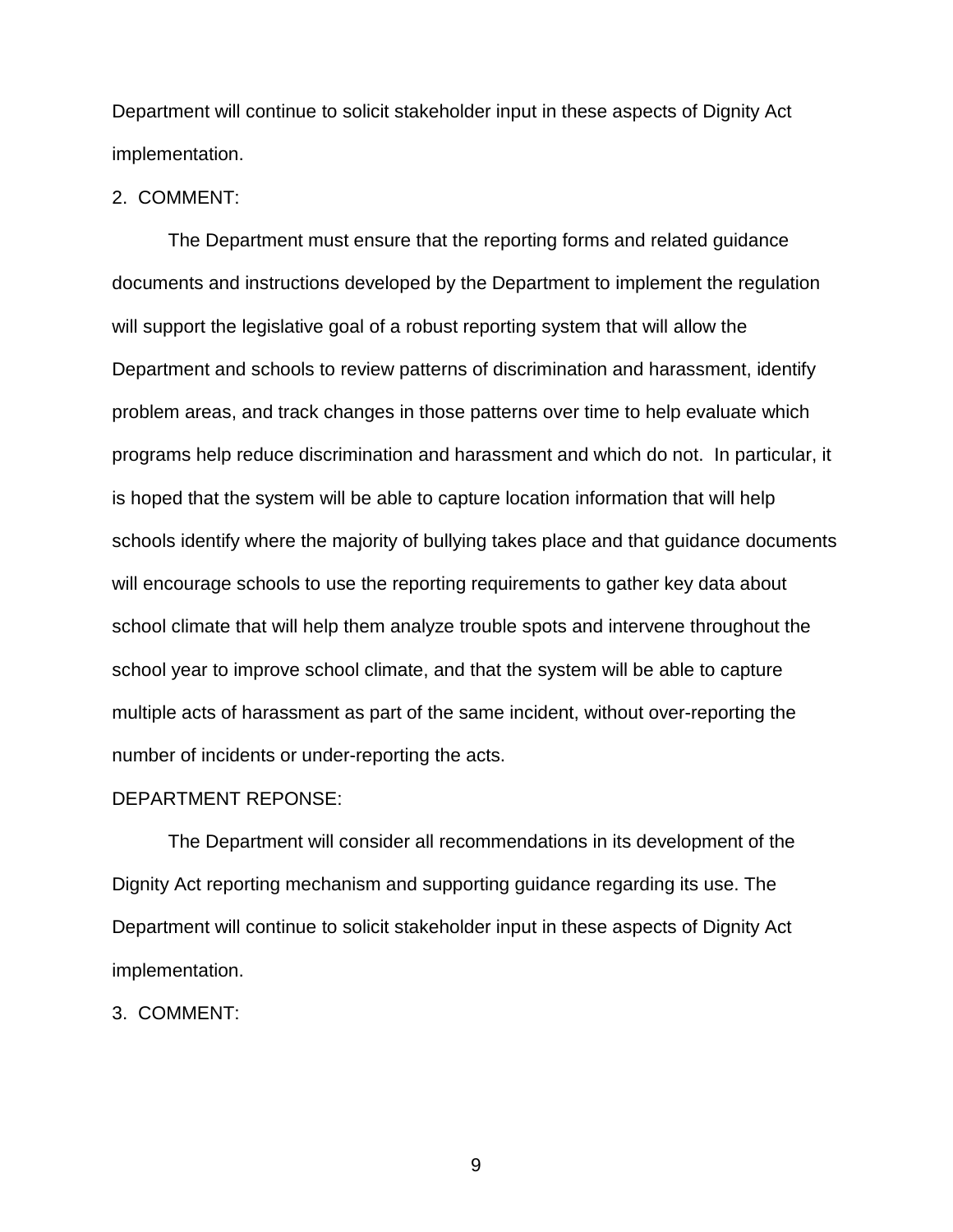Supports provisions in (kk)(2)(iii)(a) and (b) requiring, respectively, the reporting of multiple types of bias, when involved, and reporting whether the incident resulted from student or employee conduct.

#### DEPARTMENT RESPONSE:

No response necessary as comment is supportive.

#### 4. COMMENT:

We strongly support requirement in 100.2(kk)(2)(ii), regarding the specific information required to be reported. It is critical for incident reports to capture detailed information, such as: the types of bias involved; whether there are multiple types; whether the incident resulted from student and/or employee conduct; and the detailed location of the incident. This information will help alert educators to patterns of behavior and weaknesses in their prevention and response mechanisms. The guidance and training materials should include advice on addressing recurring issues in typical school "hot spots." The reporting system and guidance should emphasize the importance of capturing data on harassment and discrimination by both students and school employees, and that the system be capable of capturing multiple acts of harassment in a single incident report, instead of only reporting the most serious of the multiple acts, so that the information received is the most accurate and useful to the school. The Department should issue detailed guidance to districts about the best uses of the data they capture to identify and target weaknesses in preventing and combating harassment, and emphasize that schools and districts will not be penalized for accurate reporting.

DEPARTMENT REPONSE: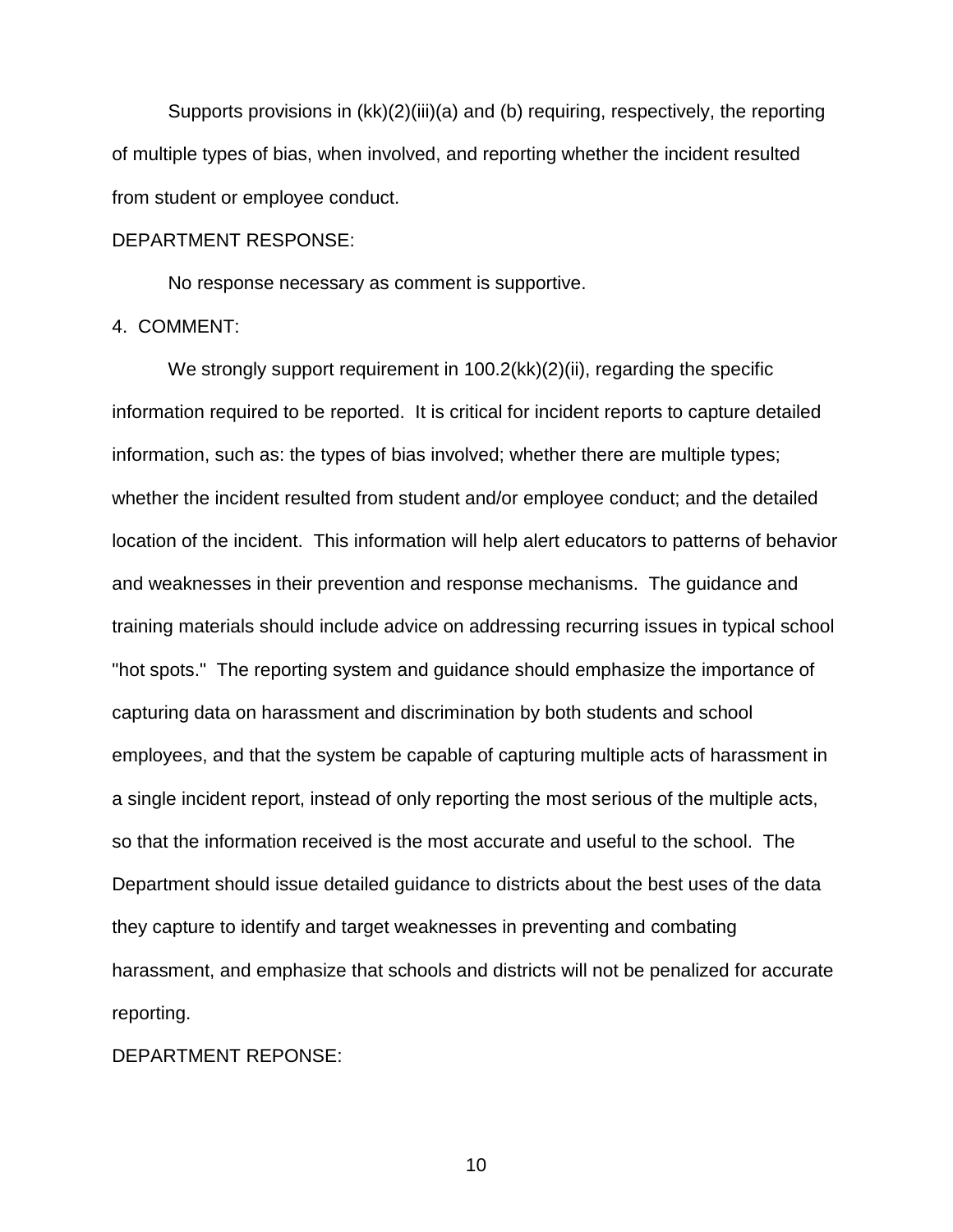The Department will consider all recommendations in its development of the Dignity Act reporting mechanism and supporting guidance regarding its use. The Department will continue to solicit stakeholder input in these aspects of Dignity Act implementation.

#### 5. COMMENT:

We appreciate the Department's decision to move away from the Violent and Disruptive Incident Reporting (VADIR) system in designing the regulation, as VADIR is overly burdensome and inextricably associated with "weighted incidents" and school penalties, and is incapable of capturing the detailed information that will make the Dignity Act successful.

#### DEPARTMENT RESPONSE:

No response is necessary as comment is supportive.

## 6. COMMENT:

The proposed rule provides for a separate reporting system for incidents of harassment and discrimination under the Dignity Act instead of providing for such reporting using the existing VADIR system. This will result in a myriad of problems such as confusion regarding definitions, inability to reconcile the two systems when assessing the reported results, and the burden of maintaining two reporting systems. DEPARTMENT RESPONSE:

Although the intent of VADIR and the Dignity Act are related to each other in some ways, their requirements, including, but not limited to, reporting requirements, and definitions are separate and distinct from one another. Thus, the Department determined that, due to these differences, the Dignity Act's reporting system should be separate and distinct from the VADIR system.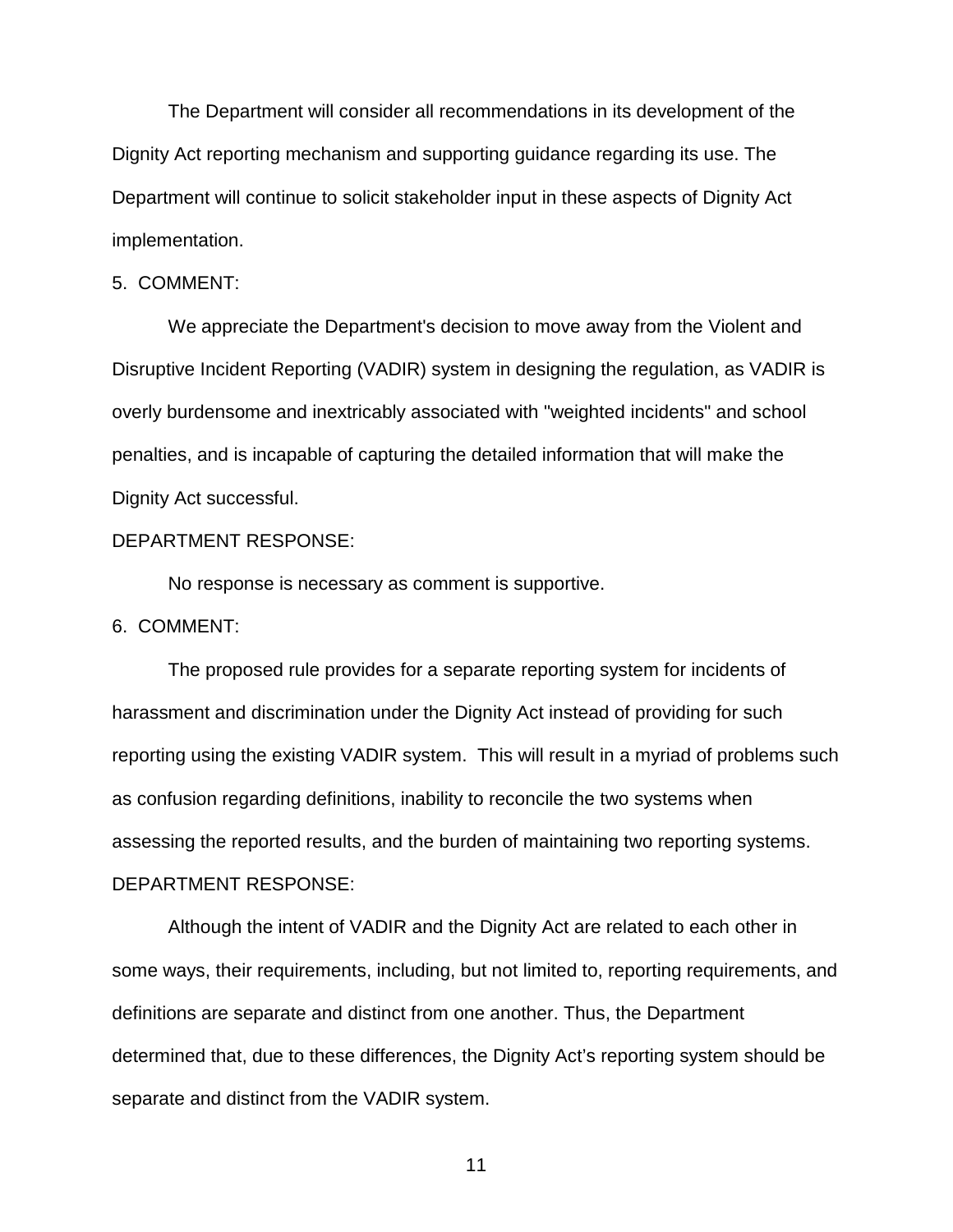## 7. COMMENT:

Since the rule provides for reporting of multiple incidents, districts will need a great deal of guidance and training to determine how to characterize incidents.

#### DEPARTMENT RESPONSE

The Department will continue to develop supporting guidance with stakeholder input, for use in local trainings to meet the Dignity Act's reporting requirements. The Department recently released Internet-based guidance for school administrators and faculty that provides definitions and resources for Dignity Act implementation.

#### 8. COMMENT:

It appears the rule would require reporting of only those material incidents that involve a protected class.

#### DEPARTMENT RESPONSE:

The Department has revised the proposed rule to provide separate definitions of "discrimination" and "harassment." The definition of discrimination provides that such term includes discrimination against any student. The Department believes that the definition of harassment in the proposed rule is sufficiently worded to be clear that it applies to any student. Accordingly, the rule would require reporting of material incidents of discrimination and/or harassment against all students, and not just discrimination and/or harassment that involves a protected class of students (i.e. based on a student's actual or perceived race, color, weight, national origin, ethnic group, religion, religious practice, disability, sexual orientation, gender or sex). The Department also intends to issue guidance to make it clear that all students are covered by its provisions prohibiting discrimination and/or harassment.

9. COMMENT: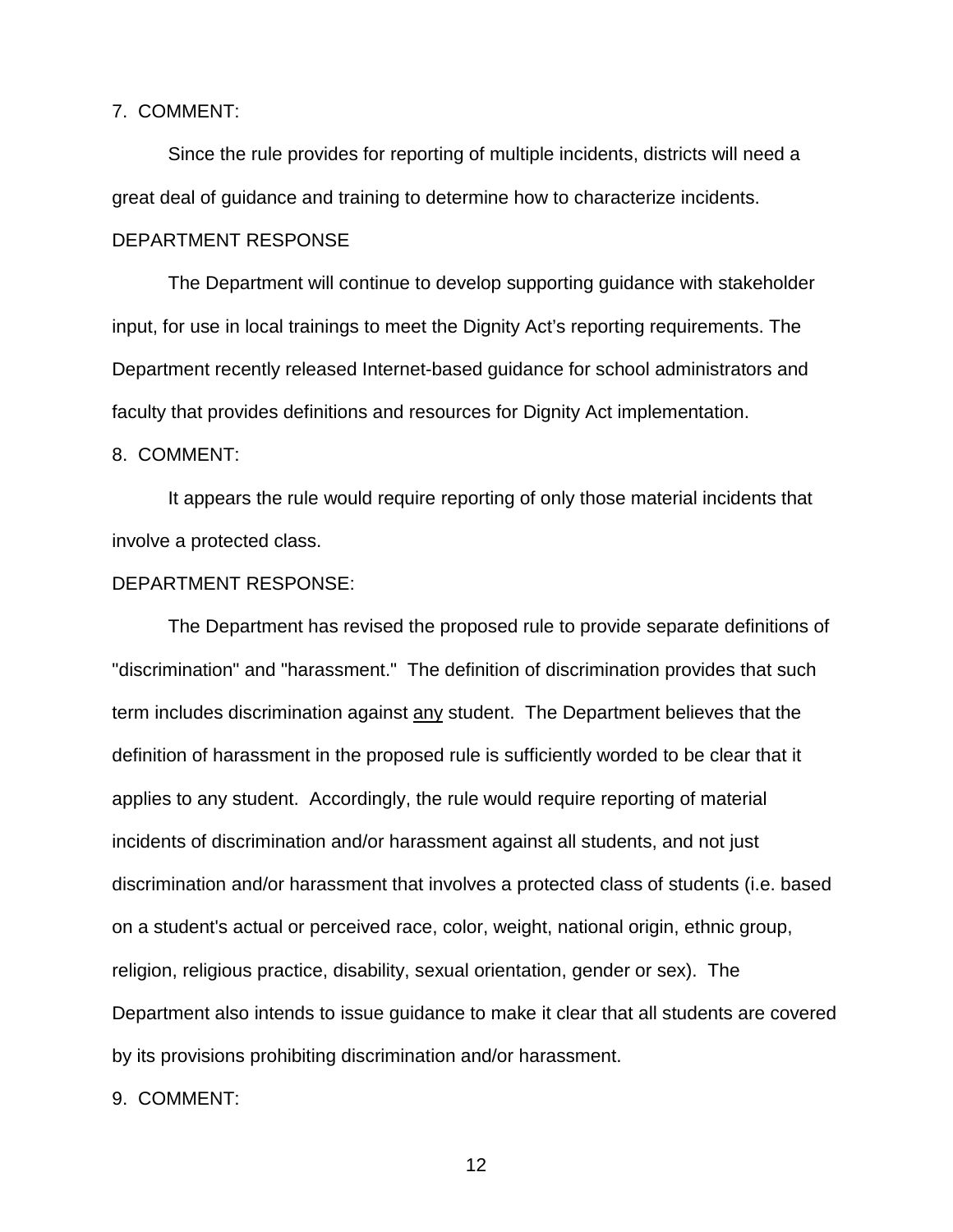In some places in the proposed rule the phrase "discrimination and harassment" is used, in other places the phrase "discrimination and/or harassment" is used. Concern was expressed that these inconsistencies will result in ambiguity, unnecessary questions and potential misinterpretations.

# DEPARTMENT RESPONSE:

The Department agrees and has revised the phrases, where necessary, to ensure consistency.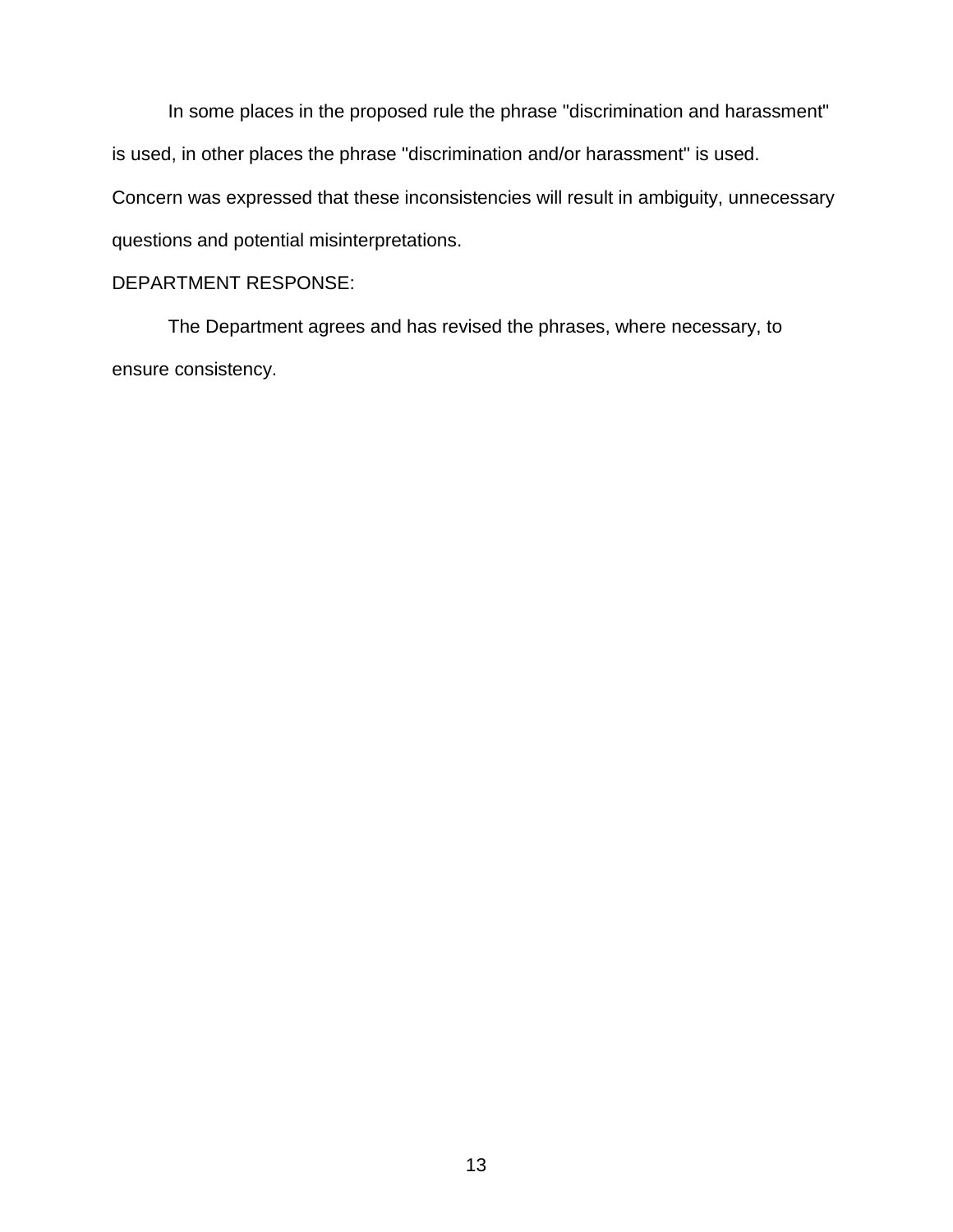PROPOSED ADDITION OF SECTION 100.2(kk) OF THE REGULATIONS OF THE COMMISSIONER OF EDUCATION PURSUANT TO EDUCATION LAW SECTIONS 11, 15, 16, 101, 207, 305 and 2854(1)(b), AND CHAPTER 482 OF THE LAWS OF 2010, RELATING TO THE DIGNITY FOR ALL STUDENTS ACT REPORTING REQUIREMENTS

# STATEMENT OF FACTS AND CIRCUMSTANCES WHICH NECESSITATE EMERGENCY ADOPTION

The proposed rule is necessary to implement provisions of the Dignity Act, by establishing standards for the reporting of material incidents of discrimination and/or harassment including, but not limited to, threats, intimidation or abuse based on a person's actual or perceived race, color, weight, national origin, ethnic group, religion, religious practice, disability, sexual orientation, gender or sex.

A Notice of Proposed Rule Making was published in the State Register on April 11, 2012. The proposed rule has been revised in response to public comment. Pursuant to the State Administrative Procedure Act, the revised proposed rule cannot be adopted as a permanent rule until after its publication in the State Register and expiration of a 30-day public comment period. Because the Board of Regents meets at scheduled intervals, the September 10-11, 2012 Regents meeting is the earliest the revised rule could be presented for adoption, after publication of a Notice of Revised Rule Making in the State Register and expiration of the 30-day public comment period. However, Chapter 482 of the Laws of 2010 provides that any rules or regulations necessary for the timely implementation of the Dignity Act shall be promulgated on or before July 1, 2012.